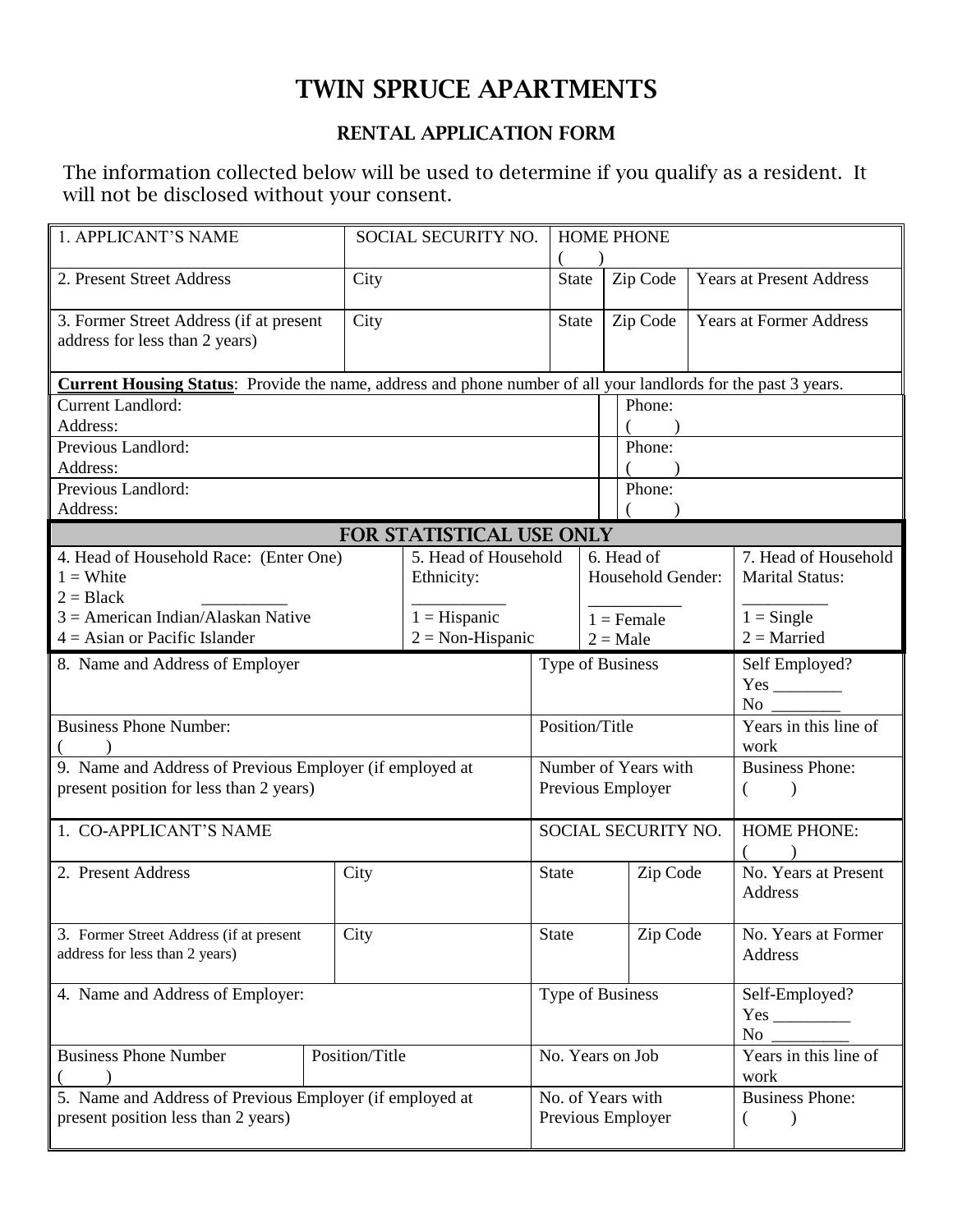| <b>ANNUAL INCOME</b>             |                 |                  |                           |                     |  |                                                                       |                |  |
|----------------------------------|-----------------|------------------|---------------------------|---------------------|--|-----------------------------------------------------------------------|----------------|--|
|                                  |                 |                  |                           |                     |  | <b>OTHER</b><br><b>HOUSEHOLD</b><br><b>MEMBERS 18</b><br><b>YEARS</b> |                |  |
| <b>SOURCE</b>                    |                 | <b>APPLICANT</b> |                           | <b>CO-APPLICANT</b> |  | OR OLDER                                                              | <b>TOTAL</b>   |  |
| 1. Gross Salary                  |                 |                  |                           |                     |  |                                                                       |                |  |
| 2. Overtime Pay                  |                 |                  |                           |                     |  |                                                                       |                |  |
| 3. Commissions/Fees/Tips/        |                 |                  |                           |                     |  |                                                                       |                |  |
| <b>Bonuses</b>                   |                 |                  |                           |                     |  |                                                                       |                |  |
| 4. Unemployment Benefits         |                 |                  |                           |                     |  |                                                                       |                |  |
| 5. Workers Compensation, etc.    |                 |                  |                           |                     |  |                                                                       |                |  |
| 6. Social Security, Pensions,    |                 |                  |                           |                     |  |                                                                       |                |  |
| Retirement Funds, etc.,          |                 |                  |                           |                     |  |                                                                       |                |  |
| <b>Received Periodically</b>     |                 |                  |                           |                     |  |                                                                       |                |  |
| 7. TANF Payments                 |                 |                  |                           |                     |  |                                                                       |                |  |
| 8. Alimony, Child Support        |                 |                  |                           |                     |  |                                                                       |                |  |
| 9. Interest and/or Dividends     |                 |                  |                           |                     |  |                                                                       |                |  |
| 10. Net Income from Business     |                 |                  |                           |                     |  |                                                                       |                |  |
| 11. Net Rental Income            |                 |                  |                           |                     |  |                                                                       |                |  |
| 12. Other:                       |                 |                  |                           |                     |  |                                                                       |                |  |
|                                  |                 |                  |                           |                     |  | <b>TOTAL:</b>                                                         | $\mathcal{S}$  |  |
|                                  |                 | <b>CASH</b>      |                           | <b>INCOME FROM</b>  |  | <b>NAME OF FINANCIAL</b>                                              | <b>ACCOUNT</b> |  |
| <b>ASSETS</b>                    |                 | <b>VALUE</b>     |                           | <b>ASSETS</b>       |  | <b>INSTITUTION</b>                                                    | <b>NUMBER</b>  |  |
| <b>Checking Account</b>          | \$              |                  | \$                        |                     |  |                                                                       |                |  |
| Savings                          | $\overline{\$}$ |                  | \$                        |                     |  |                                                                       |                |  |
| <b>Certificate of Deposit</b>    | \$              |                  | \$                        |                     |  |                                                                       |                |  |
| <b>Mutual Funds/Stocks/Bonds</b> | \$              |                  | \$                        |                     |  |                                                                       |                |  |
| <b>Real Estate</b>               | \$              |                  | \$                        |                     |  |                                                                       |                |  |
| Life Insurance                   | \$              |                  | \$                        |                     |  |                                                                       |                |  |
| Other                            | \$              |                  | \$                        |                     |  |                                                                       |                |  |
| <b>TOTAL:</b>                    | \$              |                  | $\boldsymbol{\mathsf{S}}$ |                     |  |                                                                       |                |  |

| <b>HOUSEHOLD COMPOSITION:</b> list the head of your household and all members who live in your home. Give<br>the relationship of each family member to the head. |                  |                     |                  |                          |  |  |  |  |
|------------------------------------------------------------------------------------------------------------------------------------------------------------------|------------------|---------------------|------------------|--------------------------|--|--|--|--|
|                                                                                                                                                                  |                  |                     | <b>BIRTHDATE</b> |                          |  |  |  |  |
| MEMBER NO.                                                                                                                                                       | <b>FULL NAME</b> | <b>RELATIONSHIP</b> | M/D/Y            | <b>SOCIAL SECURITY #</b> |  |  |  |  |
| Head of                                                                                                                                                          |                  |                     |                  |                          |  |  |  |  |
| Household                                                                                                                                                        |                  |                     |                  |                          |  |  |  |  |
|                                                                                                                                                                  |                  |                     |                  |                          |  |  |  |  |
|                                                                                                                                                                  |                  |                     |                  |                          |  |  |  |  |
|                                                                                                                                                                  |                  |                     |                  |                          |  |  |  |  |
|                                                                                                                                                                  |                  |                     |                  |                          |  |  |  |  |
| 4                                                                                                                                                                |                  |                     |                  |                          |  |  |  |  |
|                                                                                                                                                                  |                  |                     |                  |                          |  |  |  |  |